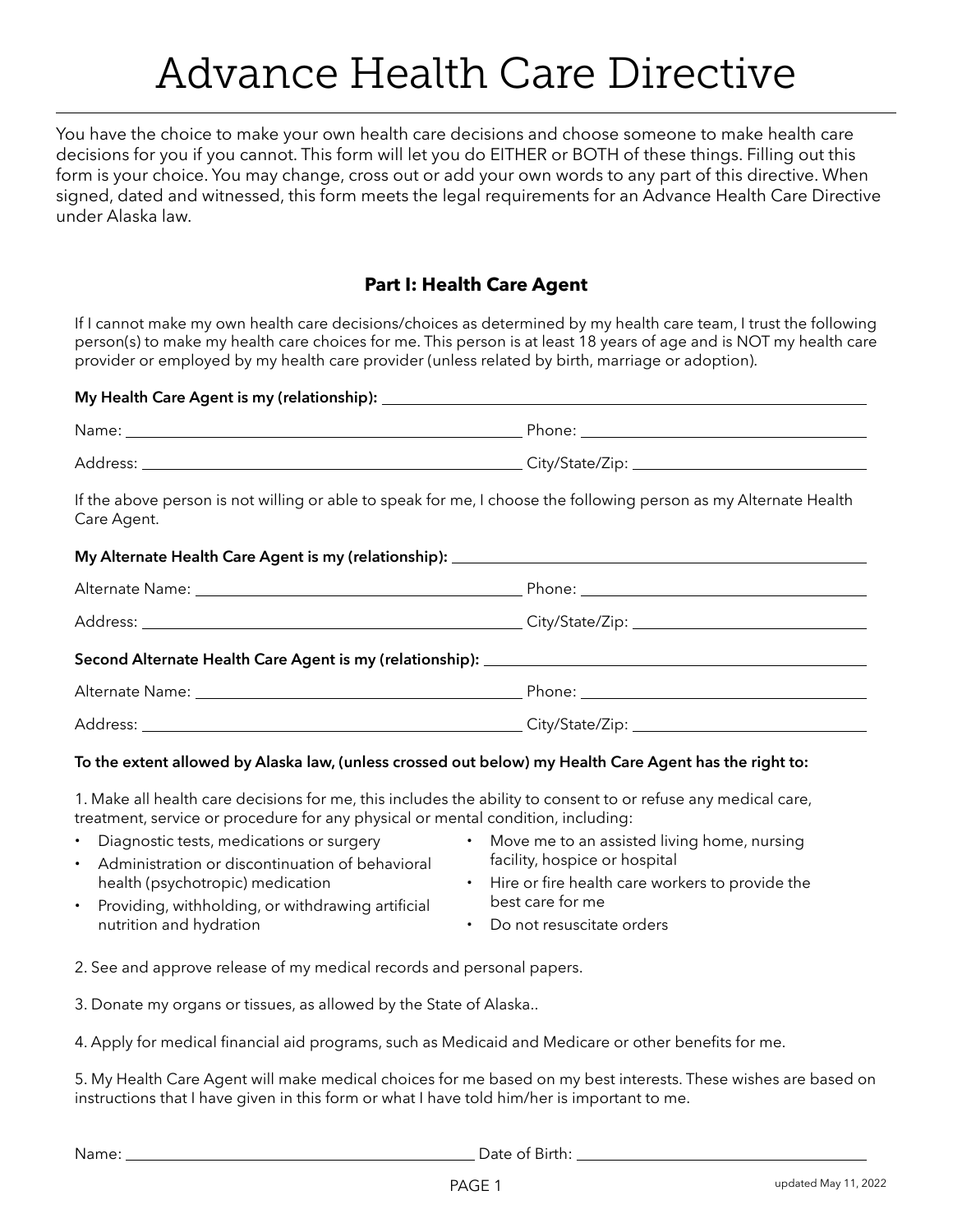## **Part II: Instructions for Health Care**

If a time comes that I am very sick and not able to make my own health care choices or decisions, I want my medical providers and Health Care Agent to respect and follow my wishes as they are written here even if they are different than his or her own. I understand that I can change, cross-out, or add to these instructions. If my wishes change in the future, I can always fill out a new Advance Health Care Directive.

If I have a serious injury or illness that cannot be cured, the following is most important to me (**initial the one** that matters most to you):

| The length of my life is most important to me even if I may need intensive care and life support treatments<br>long-term.                                                                                                                               |
|---------------------------------------------------------------------------------------------------------------------------------------------------------------------------------------------------------------------------------------------------------|
| OR                                                                                                                                                                                                                                                      |
| The quality of my life is most important to me. I wish to avoid long-term intensive care and life support<br>treatments and allow a natural death when I am at the end of my life.                                                                      |
|                                                                                                                                                                                                                                                         |
|                                                                                                                                                                                                                                                         |
| IF the following health conditions will never improve, AND I have an advanced serious injury or illness that cannot<br>be cured, I want medical treatments focused on comfort rather than making me live longer when:<br>You may initial more than one. |
| _____ I am not able to care for myself (feed, bathe, toilet, and dress without help).                                                                                                                                                                   |
| Let I cannot think clearly or make my own decisions.                                                                                                                                                                                                    |
| I do not recognize or cannot interact with my loved ones.                                                                                                                                                                                               |
| Let a showing signs of suffering that cannot be relieved.                                                                                                                                                                                               |
|                                                                                                                                                                                                                                                         |
|                                                                                                                                                                                                                                                         |
| IF I am at the end of my life (initial the one that matters most to you):                                                                                                                                                                               |
| I wish to spend the last days of my life at home or in a home-like setting where I can be cared for by family<br>and friends when possible.                                                                                                             |
| <b>OR</b>                                                                                                                                                                                                                                               |
| I wish to spend the last days of my life in the hospital or a medical home when possible.                                                                                                                                                               |

spita<br><u>OR</u>

Let my Health Care Agent decide.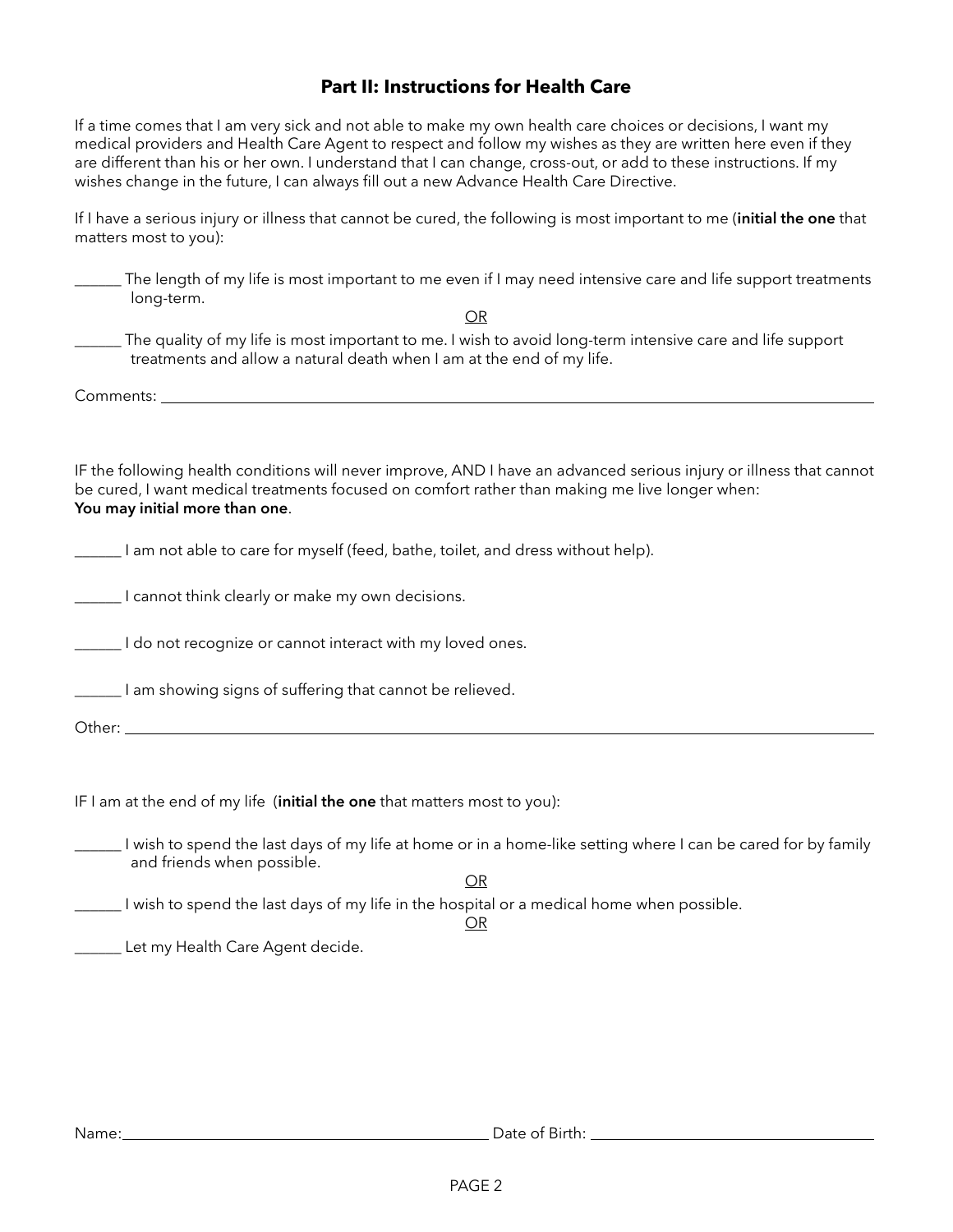# **Part II: Instructions for Health Care (Continued)**

| In the last days of my life, these are some ways that I may find strength and comfort (examples include personal<br>messages, sharing ways to care, music to play, people you wish to see and/or spiritual practices/readings). |  |  |  |  |
|---------------------------------------------------------------------------------------------------------------------------------------------------------------------------------------------------------------------------------|--|--|--|--|
|                                                                                                                                                                                                                                 |  |  |  |  |
| After my death (initial the one that matters most to you):                                                                                                                                                                      |  |  |  |  |
| ______ I want to donate any needed organs, tissues, or body parts.                                                                                                                                                              |  |  |  |  |
| I want to donate only the following organs, tissues, or body parts: ________________________________                                                                                                                            |  |  |  |  |
| Let a ldo not want to donate any of my organs, tissues, or body parts.                                                                                                                                                          |  |  |  |  |
| Let my Health Care Agent decide.                                                                                                                                                                                                |  |  |  |  |
| After my death I want (initial the one that matters most to you):                                                                                                                                                               |  |  |  |  |
| ______ To be buried.                                                                                                                                                                                                            |  |  |  |  |
| _______ To be cremated.                                                                                                                                                                                                         |  |  |  |  |
| _______ I want my loved ones to decide.                                                                                                                                                                                         |  |  |  |  |
|                                                                                                                                                                                                                                 |  |  |  |  |
| <b>Cardiopulmonary Resuscitation (CPR)</b>                                                                                                                                                                                      |  |  |  |  |
| When my heart stops beating and my breathing stops and I am at the end of my life (initial the one that matters<br>most to you):                                                                                                |  |  |  |  |
| _____I want CPR. I want to try to be resuscitated no matter how sick or injured I am.<br>OR                                                                                                                                     |  |  |  |  |
| I do not want CPR. If my heart stops beating or my breathing stops, I wish to allow a natural death.                                                                                                                            |  |  |  |  |

Name: Date of Birth: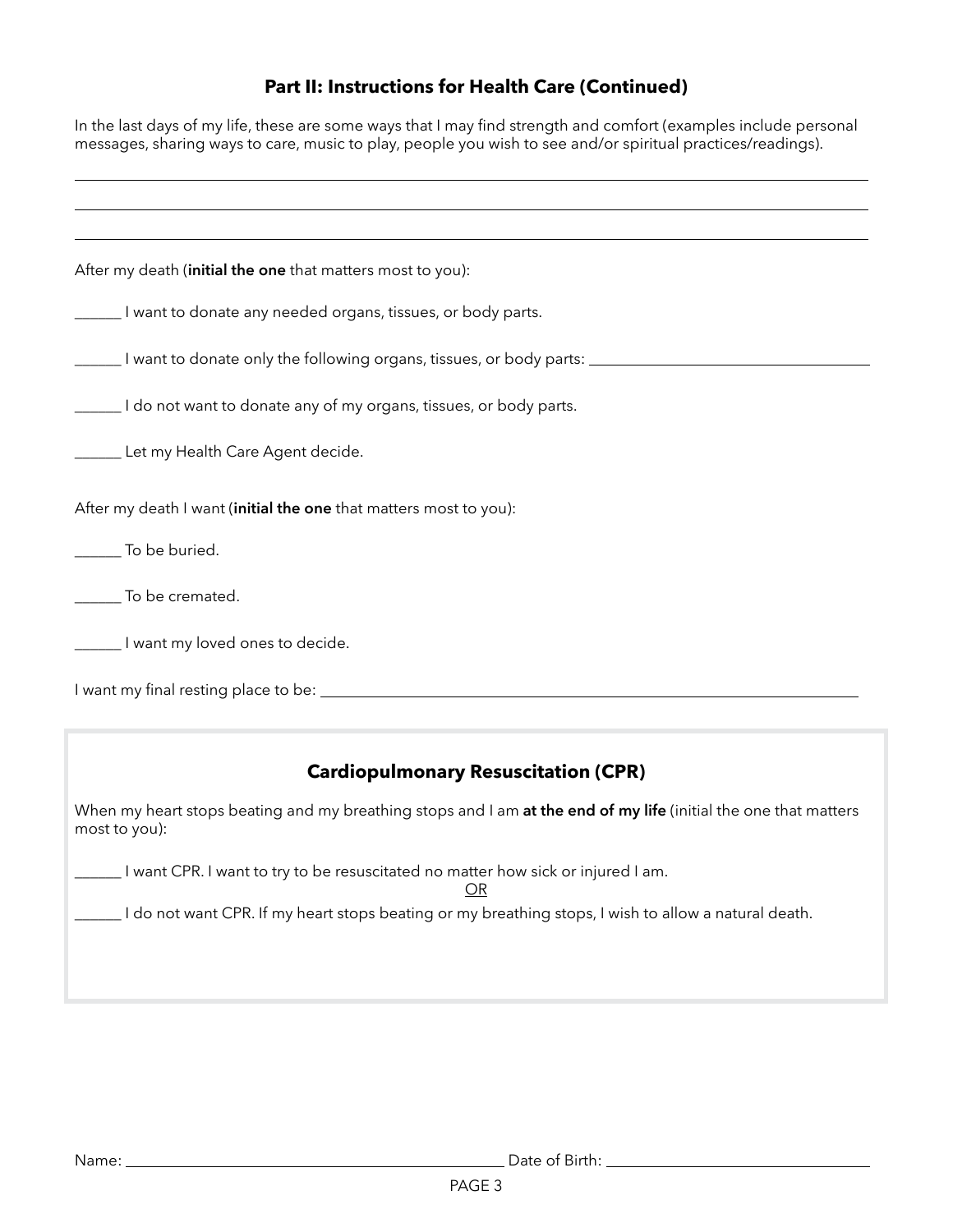## **Part II: Instructions for Health Care (Continued)**

## **Life Support Treatments**

Life support treatments include any medical test, blood product, surgery, procedure, machine and/or medicine needed to prolong life.

If I am ever unable to speak for myself or make my own decisions:

- And/or I have an advanced serious illness or injury that will likely result in my death
- And/or I am unconscious and not expected to wake up

**Initial the one** that matters most to you:

Note- If you want CPR, ALL medical treatments should be selected.

\_\_\_\_\_\_ I want ALL medical treatments including all life support treatments to help me live as long as possible when medically appropriate.

OR

\_\_\_\_\_\_ I want ALL medical treatments including all life support treatments to see if I will get better, but I want them stopped if I am not getting better or it is clearly adding to my suffering.

OR

\_\_\_\_\_\_ I want SOME treatments if they will help me get better and live longer. This may include going to the emergency department and/or hospital to receive IV fluids, medications, breathing supports and antibiotics, BUT I want to avoid intensive care treatments such as ventilators for breathing and shocks to the heart.

OR

\_\_\_\_\_\_I want to allow a natural death with medical treatments ONLY focused on providing comfort through symptom management. I do not want to go to the hospital unless I cannot be kept comfortable in my current setting.

Other wishes:

## **Artificial Nutrition**

If I am ever unable to communicate or speak for myself and I am not able to eat food or drink fluids safely on my own: (**initial the one** that matters most to you):

\_\_\_\_\_\_ I want artificial nutrition when medically appropriate including consideration of surgically-placed tubes, unless it is clearly adding to my suffering.

OR

\_\_\_\_\_\_I want to try artificial nutrition for a short time to see if my condition improves, but I want it stopped if I am not getting better. I do not want surgically-placed tubes.

OR

I do not want artificial nutrition.

Other wishes:

Name: Date of Birth: